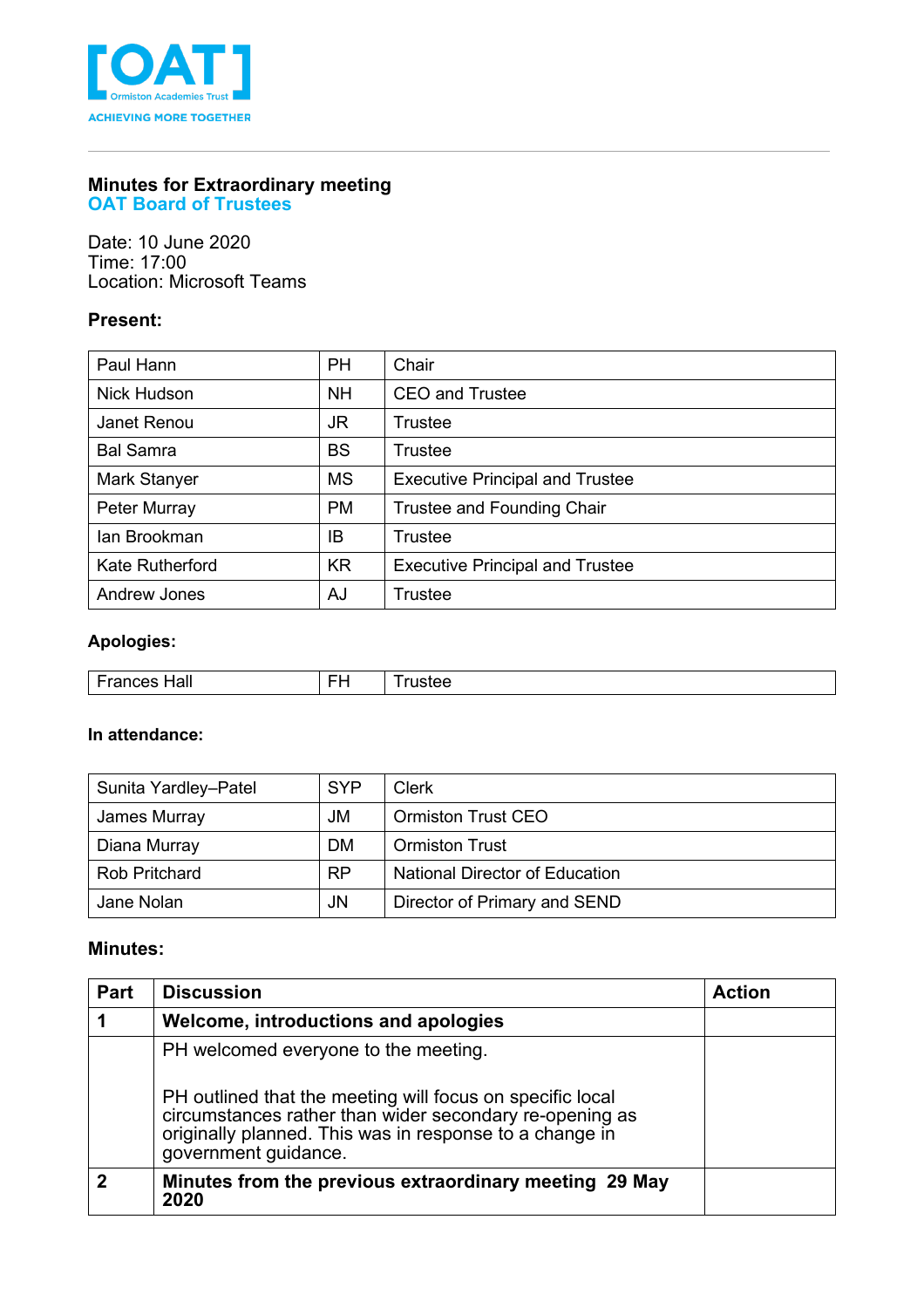|   | The minutes of the Extraordinary meeting of 29 May 2020 were<br>approved.                                                                                                                                                                                                                                                                                                                                                                                     |  |
|---|---------------------------------------------------------------------------------------------------------------------------------------------------------------------------------------------------------------------------------------------------------------------------------------------------------------------------------------------------------------------------------------------------------------------------------------------------------------|--|
| 3 | <b>Overview of OAT's response to COVID19</b>                                                                                                                                                                                                                                                                                                                                                                                                                  |  |
|   | NH outlined that primary schools do not need to open more<br>widely following government announcements this week although<br>there is an expectation to bring back more children if there is the<br>capacity to do so, once targeted year groups and keyworker<br>children have been accommodated. Any wider opening is at the<br>discretion of the individual school.                                                                                        |  |
|   | NH added that secondary schools have been planning for 15<br>June 2020 wider opening and the focus this week has been on<br>staff training                                                                                                                                                                                                                                                                                                                    |  |
|   | TRP outlined an example of secondary wider opening plans and<br>indicated that the numbers of students expected to attend is low.<br>Staff have been training for the return to school with sessions<br>covering the delivery of online lessons, behaviour expectations,<br>management of student 'pods' and health and safety.                                                                                                                               |  |
|   | The Trustees asked how principals are feeling about the wider<br>opening.                                                                                                                                                                                                                                                                                                                                                                                     |  |
|   | RP responded that principals and staff are keen to return to<br>school and are reassured by OAT's cautious and supportive<br>approach to wider opening. It was added that is it unlikely that<br>primary schools will be able to facilitate wider opening. A<br>principal trustee added that the room, staff and capacity are not<br>available for wider opening of primary schools.                                                                          |  |
|   | The Trustees asked how support of student wellbeing is being<br>addressed in the return to school plans. Principal Trustees<br>outlined the current support measures in place.                                                                                                                                                                                                                                                                                |  |
|   | JN outlined the work that has been completed on future planning<br>for wellbeing support including PSHE resources and specific<br>resources for vulnerable and SEND students.                                                                                                                                                                                                                                                                                 |  |
|   | Trustees noted the recent media focus on county lines and the<br>increase of affected children and young people during the<br>pandemic and asked whether there is a particular concern about<br>this. NH responded that county lines is always a concern and<br>there have been stringent safeguarding measures in place to<br>keep track of vulnerable children during lockdown and schools<br>are continuing to remind students of safeguarding procedures. |  |
|   | NH outlined the recent media attention focussed on local R rates<br>and the areas in which OAT schools are affected by this. There<br>has been a meeting of local schools that has resulted in a<br>preference for Cheshire and Merseyside schools to move to<br>wider opening the week commending 22 June 2020.                                                                                                                                              |  |